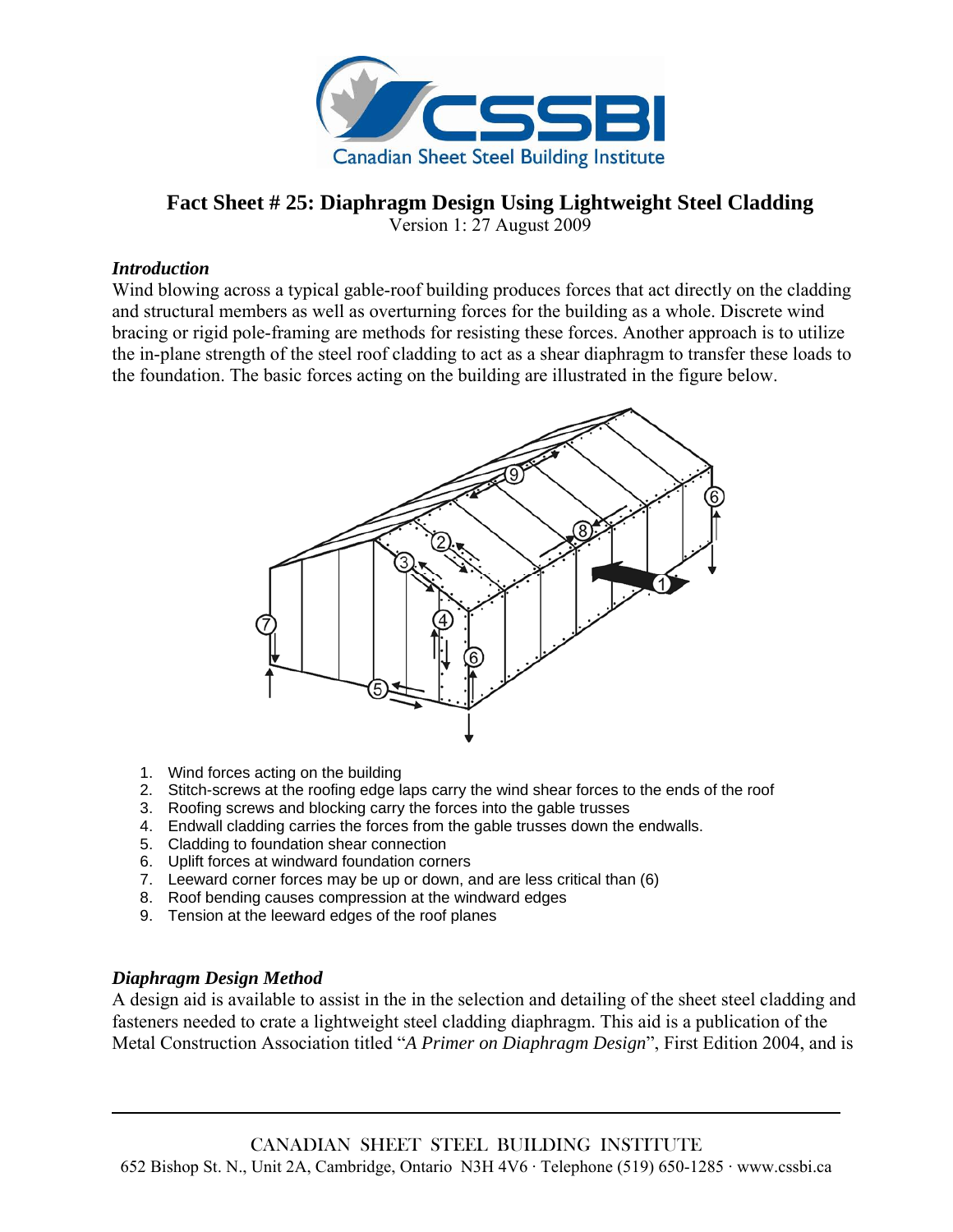available through their web site at www.metalconstruction.org. This manual provides a collection of design charts like the one re-produced below as well as worked out examples and commentary.



### **Scope**

The manual provides tables for a variety of different roof and wall systems that include the following components:

Cladding profiles:

- 1.5" deep x 7.2" rib spacing x 36" panel width in 33and 50 ksi yield strengths
- 1.25" deep x 12" rib spacing x 36" panel width in 80 ksi yield strength

Insulation:

- R19 fiberglass or
- 3-1/4" polyisocyanurate or thermal spacer blocks

Fastener pattern:

• 3, 4 and 5 screws configurations across the sheet width

Fasteners:

 $\bullet$  # 12 or #14 screws